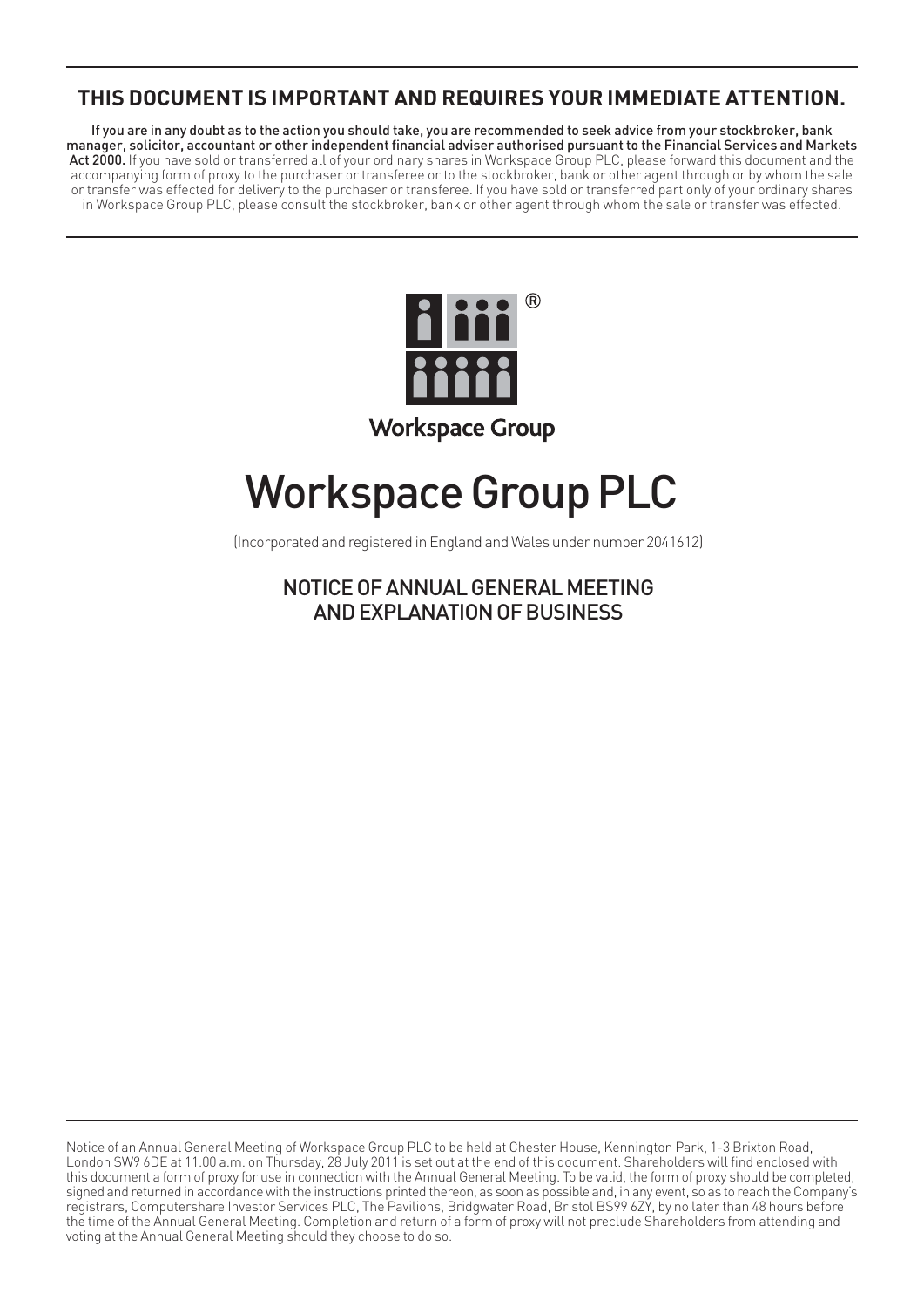# **Definitions**

In this document, except where the context otherwise requires, the following expressions shall have the following meanings:

| ABI                                    | the Association of British Insurers;                                                                                                                                                                  |
|----------------------------------------|-------------------------------------------------------------------------------------------------------------------------------------------------------------------------------------------------------|
| <b>AGM or Annual General Meeting</b>   | the annual general meeting of the Company convened for Thursday, 28 July 2011, notice<br>of which is set out at the end of this document, or any reconvened meeting following<br>adjournment thereof: |
| <b>Annual Report and Accounts</b>      | the annual report and accounts of the Company for the financial year ended 31 March 2011<br>and the reports of the Directors and auditors thereon;                                                    |
| <b>Articles</b>                        | the articles of association of the Company currently in force;                                                                                                                                        |
| <b>Board or Directors</b>              | the directors of the Company for the time being;                                                                                                                                                      |
| Company                                | Workspace Group PLC;                                                                                                                                                                                  |
| <b>Existing Ordinary Shares</b>        | the ordinary shares of £0.10 each in issue prior to the Share Consolidation;                                                                                                                          |
| <b>New Ordinary Shares</b>             | the new ordinary shares of £1.00 each to be created pursuant to the Share Consolidation;                                                                                                              |
| <b>Share Consolidation</b>             | as defined in the Chairman's Letter below:                                                                                                                                                            |
| <b>Share Consolidation Record Date</b> | 5.00 p.m. on 5 August 2011 (or such later date as the Directors may determine and communicate<br>to Shareholders via an appropriate announcement to a Regulatory Information Service);                |
| <b>Shareholders</b>                    | holders of ordinary shares in the capital of the Company;                                                                                                                                             |
|                                        | <b>Shareholders' Rights Regulations</b> he Shareholders' Rights Regulations 2009; and                                                                                                                 |
| the Act                                | the Companies Act 2006.                                                                                                                                                                               |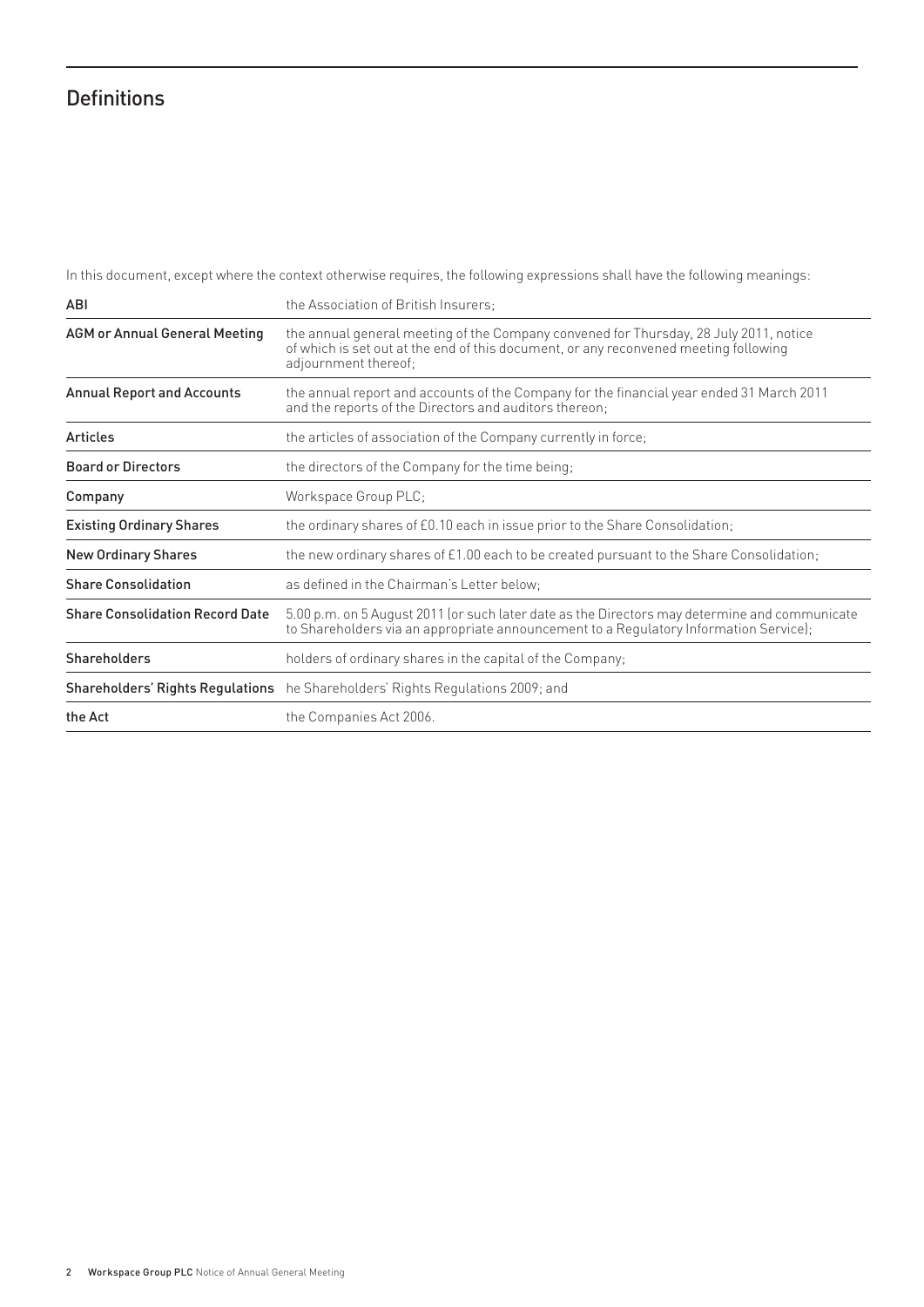

# Workspace Group PLC

(Incorporated and registered in England and Wales under number 2041612)

# **Directors:** Reqistered office:

A J Hales CBE (Non-Executive Chairman) Magenta House H Platt (Chief Executive) 85 Whitechapel Road (September 2012) 85 Whitechapel Road (September 2013) 85 Whitechapel Road (September 2014) 85 Whitechapel Road (September 2014) 85 Whitechapel Road (September 2014) 85 Whitecha G Clemett (Finance Director) **London**<br>B Cragg (Non-Executive Director) **London**<br>B Cragg (Non-Executive Director) **London** B Cragg (Non-Executive Director)

J Bywater (Non-Executive Director) J Hopkins (Non-Executive Director) D Kitchen (Non-Executive Director) To Shareholders and, for information only, to share option holders 24 June 2011

Dear Shareholder

#### **Notice of Annual General Meeting and explanation of business Introduction**

I am pleased to invite you to the twenty-fifth annual general meeting of the Company, to be held at Chester House, Kennington Park, 1-3 Brixton Road, London SW9 6DE, at 11.00 a.m. on Thursday, 28 July 2011.

A formal notice convening the AGM is set out on pages 7 to 11 of this document and an explanation of each of the resolutions that the Directors will be proposing at the AGM is set out below.

### **Annual Report and Accounts (resolution 1)**

The business of the AGM will begin with a resolution to receive and adopt the Annual Report and Accounts. Shareholders will have the opportunity to put any questions on the Annual Report and Accounts to the Board before the resolution is proposed at the AGM.

# **Declaration of final dividend (resolution 2)**

Shareholders will be asked to approve the payment of a final dividend of 0.55 pence per Existing Ordinary Share in respect of the financial year ended 31 March 2011. If approved at the AGM, this dividend will be paid to Shareholders entered on the register of members at the close of business on 15 July 2011. Consequently, the dividend (if approved) will be paid based on the share capital of the Company prior to the Share Consolidation which will take place if resolution 12 is approved by Shareholders.

### **Election and re-election of Directors (resolutions 3 to 8)**

As announced on 6 June 2011, I will be stepping down from the Board this year, after 8 years. Accordingly, I will be retiring with effect from the conclusion of the AGM. Our Chairman-elect, Daniel Kitchen, who was appointed to the Board on 6 June 2011, will be offering himself for election, as required by the Articles, and will, if elected, take up his appointment as Chairman. The Articles also require one-third of the current Directors to retire by rotation at every annual general meeting. However, the Company is adopting the requirements of the UK Corporate Governance Code (June 2010) (formerly the UK Combined Code) in relation to Directors' appointments and in particular the annual re-election of all Directors. Therefore, in accordance with provision B.7.1 of the UK Corporate Governance Code, all of the other Directors will retire at the AGM and being eligible offer themselves up for re-election. In relation to all of the Non-Executive Directors seeking re-election, I can confirm that, following formal performance evaluation, their performance continues to be effective and they continue to demonstrate commitment to their roles as non-executive directors, including commitment of the necessary time for Board and committee meetings and other duties.

Biographical details of each of the Directors are set out on pages 32 to 33 of the Annual Report and Accounts.

# **Directors' Remuneration Report (resolution 9)**

Shareholders are asked to approve the Directors' Remuneration Report. This contains the remuneration policy for the Board, and is set out on page 46 of the Annual Report and Accounts.

# **Re-appointment and remuneration of auditors (resolutions 10 and 11)**

Shareholders will be asked to re-appoint PricewaterhouseCoopers LLP as the Company's auditors until the conclusion of the next annual general meeting and to grant authority to the Directors to determine their remuneration.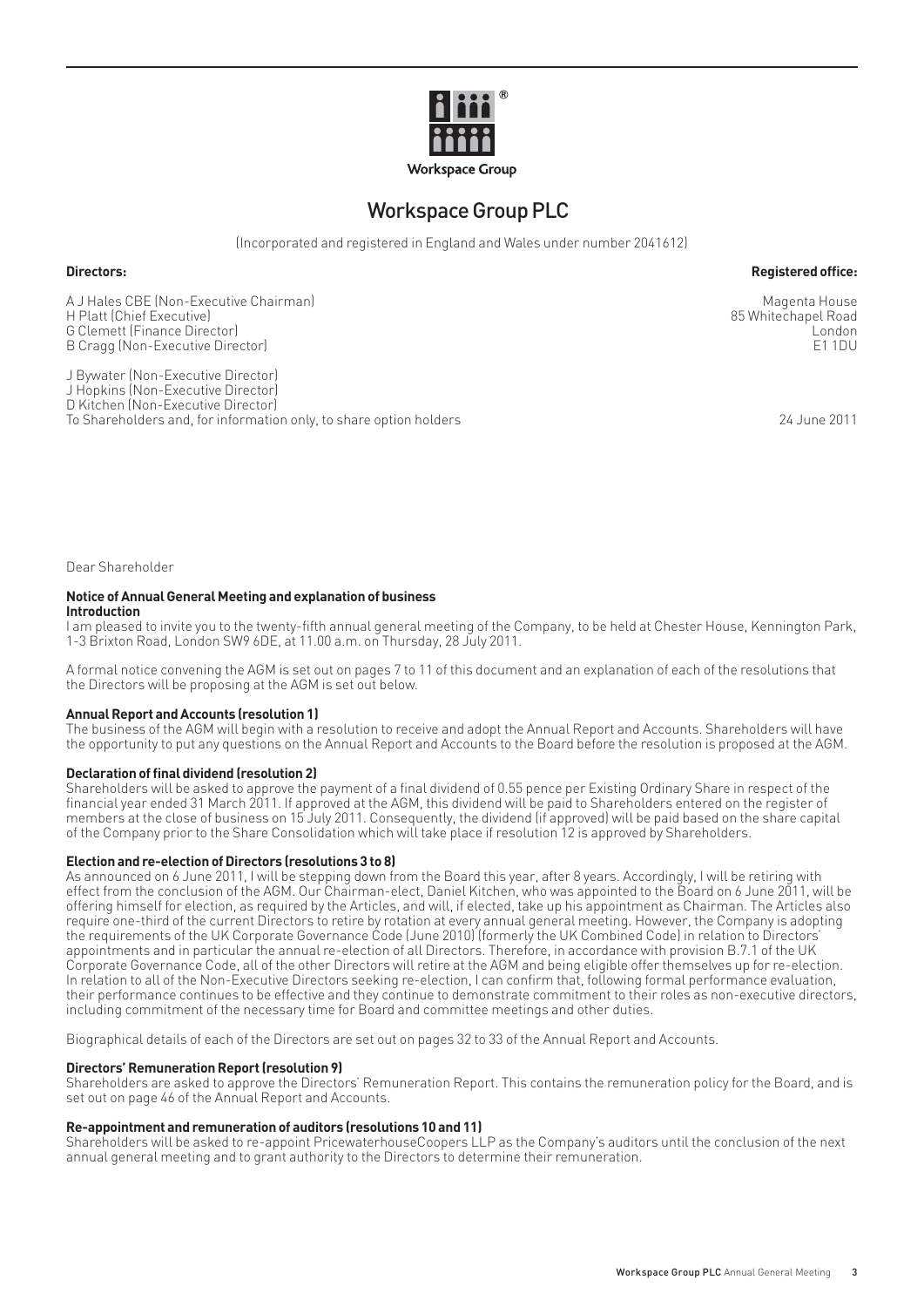#### **Share consolidation (resolution 12)**

The Company currently has a very large number of Existing Ordinary Shares. The Directors are therefore proposing to consolidate the Company's existing share capital on the basis described below (the **Share Consolidation**) into New Ordinary Shares with the intention that, following such consolidation, the number of shares in issue and the likely share price will be more appropriate for a company of the Company's size in the UK market.

The effect of the Share Consolidation will be that shareholders on the Company's register of members at the Share Consolidation Record Date will, on the implementation of the Share Consolidation, hold:

## **ONE NEW ORDINARY SHARE OF £1.00 EACH FOR EVERY TEN EXISTING ORDINARY SHARES OF £0.10 EACH**

and in that proportion for any other number of Existing Ordinary Shares then held.

If a shareholding is not exactly divisible by 10, the Share Consolidation will generate an entitlement to a fraction of a New Ordinary Share. Any fractional entitlements arising on the Share Consolidation will be consolidated and sold in the market for the best price reasonably obtainable on behalf of the Shareholders entitled to the fractions. In the event that the net proceeds of sale are three pounds (£3.00) or more per any entitled Shareholder, then such proceeds of sale will be paid to the relevant Shareholder. If such net proceeds amount to less than three pounds (£3.00) for any entitled Shareholder, they will be retained by the Company in accordance with the Articles and will be donated to charity. The value of any Shareholder's fractional entitlement will not exceed the value of one New Ordinary Share.

Each Shareholder's proportionate interest in the Company's issued ordinary share capital will remain unchanged as a result of the Share Consolidation, except as affected by fractional entitlements. However, if you hold fewer than 10 Existing Ordinary Shares at the Share Consolidation Record Date, you will not receive any New Ordinary Shares.

Aside from the change in nominal value, each New Ordinary Share will have the same rights (including voting and dividend rights and rights on a return of capital) and will be subject to the same restrictions as each Existing Ordinary Share prior to the Share Consolidation, and as are set out in the Articles. The Share Consolidation will not affect the Company's net assets, nor the net assets of the Company's group.

Requests will be made to the UKLA and to the London Stock Exchange to reflect, on the Official List and the London Stock Exchange's main market for listed securities respectively, the Share Consolidation.

New share certificates in respect of the New Ordinary Shares will be posted to those shareholders who, on the Share Consolidation Record Date, hold their Existing Ordinary Shares in certificated form. These will replace existing certificates which should then be destroyed. Pending the receipt of new certificates, transfers of New Ordinary Shares held in certificated form will be certified against the register of members of the Company.

Resolution 12 must be passed in order for the Share Consolidation to proceed.

#### Renewal of authority to allot securities and power to waive pre-emption rights (resolutions 13 and 14)

Resolutions dealing with the authority of the Directors to allot shares will be proposed at the AGM.

By law, directors are not permitted to allot new shares (or to grant rights over shares) unless authorised to do so by shareholders. In addition, directors require specific authority from shareholders before allotting new shares (or rights in respect of shares) for cash without first offering them to existing shareholders in proportion to their holdings.

Resolution 13 gives the Directors the necessary authority until the date of the next annual general meeting or, if earlier, 15 months after the date of passing the resolution, to allot shares, up to an aggregate nominal amount of £38,424,377 (being approximately one-third of the issued share capital of the Company as at 21 June 2011 (being the last practicable date prior to publication of this document)). In line with guidance issued by the ABI, paragraph (a)(ii) of resolution 13 would also give the Directors authority to allot equity securities (as defined in section 560(1) of the Act) in connection with a rights issue in favour of Shareholders up to an aggregate nominal amount equal to £76,848,755, as reduced by the nominal amount of any shares issued under paragraph (a)(i) of resolution 13. This amount (before any reduction) represents approximately two-thirds of the issued ordinary share capital of the Company as at 21 June 2011 (being the last practicable date prior to publication of this document). In order to ensure that the maximum amount of shares issuable under resolution 13 is in total never more than an amount equal to two-thirds of the current issued ordinary share capital, deductions will be made from (a)(i) or (a)(ii) to ensure that this remains the case, whether or not the Company issues shares under (a)(i) first or (a)(ii) first.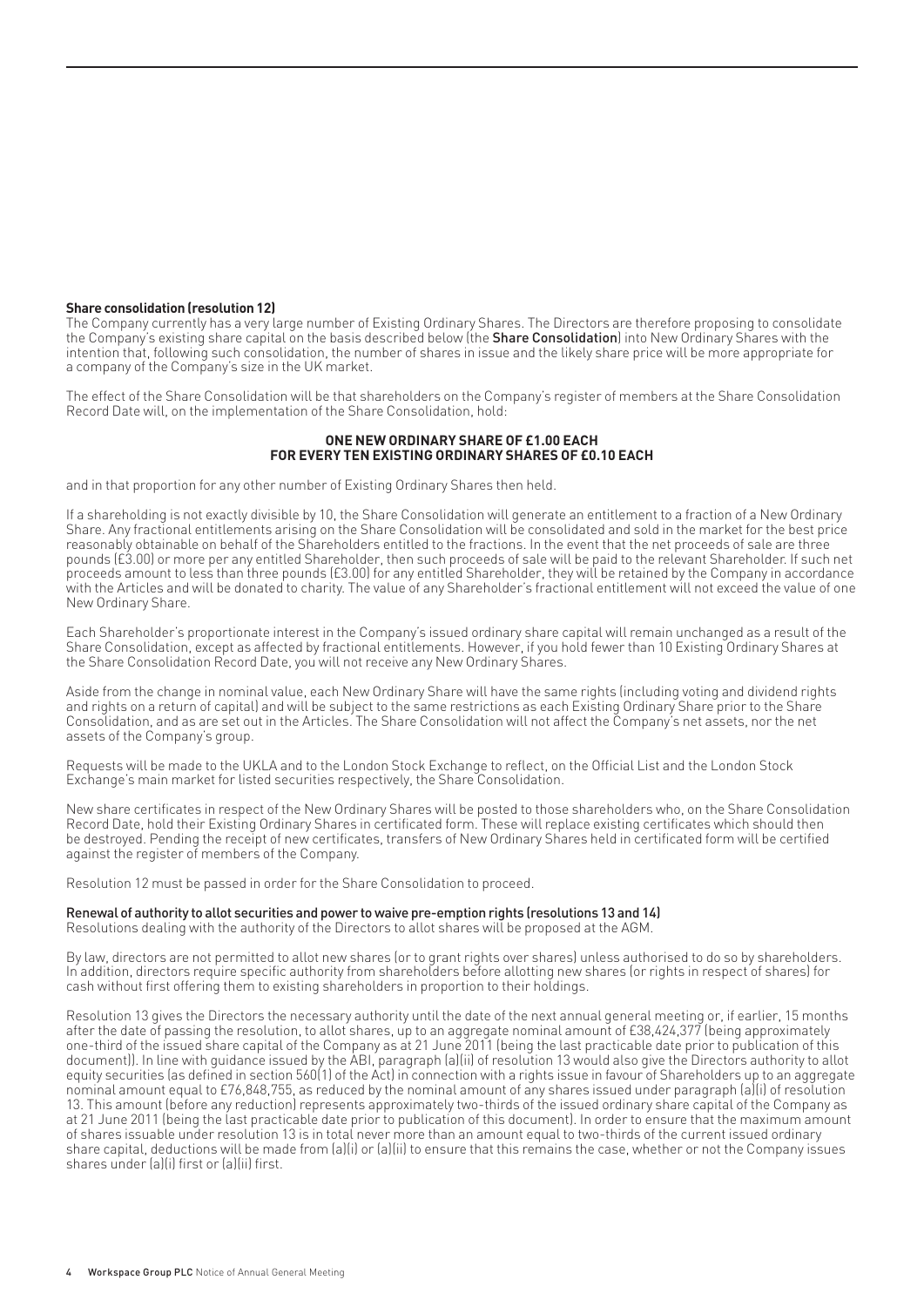Resolution 14 empowers the Directors until the date of the next annual general meeting or, if earlier, 15 months after the date of passing the resolution, to allot equity securities for cash (or transfer shares which are from time to time held by the Company in treasury) otherwise than to existing Shareholders on a pro rata basis, up to an aggregate nominal amount of £5,763,656, which is equivalent to approximately 5% of the issued share capital of the Company as at 21 June 2011 (being the last practicable date prior to publication of this document). It also enables the Directors, in the case of an issue by way of rights pursuant to the authorisation granted under resolution 13, to deal with fractional entitlements and to make such exclusions or other arrangements as may be appropriate to resolve legal, regulatory or practical problems which might arise, particularly with regard to overseas Shareholders. It is intended to renew such authority and power at successive annual general meetings.

This limited authority will enable the Directors to issue shares when they believe it is in the interests of the Company to do so. It replaces the equivalent authority taken at the last AGM over one third of the Company's share capital, which will remain in force up until the conclusion of this year's meeting. While the Company would always consider from time to time the best manner of financing the Group, there is no present intention of issuing ordinary shares pursuant to resolution 13. If they do exercise the authorities, the Directors intend to follow ABI recommendations concerning their use (including as regards the Directors standing for re-election in certain cases). As at 21 June 2011 (being the last practicable date prior to publication of this document), the Company held no shares in treasury.

# **Authority for purchase of own shares (resolution 15)**

Resolution 15 authorises the Company to make market purchases (within the meaning of section 693 of the Act) on the London Stock Exchange of up to an aggregate of (i) 115,273,133 ordinary shares of £0.10 each (equivalent to approximately 10% of the issued share capital of the Company as at 21 June 2011 (being the last practicable date prior to publication of this document)), or (ii) (if resolution 12 is passed) 11,527,313 ordinary shares of £1.00 each (equivalent to approximately 10% of the Company's issued share capital following the Share Consolidation based on the issued share capital of the Company as at 21 June 2011 (being the last practicable date prior to publication of this document)), at a minimum price per ordinary share of its nominal value and a maximum price of the higher of (i) 105% of the average of the middle market quotations of the ordinary shares as derived from the London Stock Exchange Daily Official List for the five business days immediately preceding the day on which that ordinary share is contracted to be purchased and (ii) the higher of the last independent trade and the highest current independent bid on the London Stock Exchange Official List at the time the purchase is carried out. Resolution 15 should not be taken as an indication that the Company will purchase ordinary shares at any particular price or indeed at all. The Directors will only consider making purchases if they believe that such purchases would result in an increase in earnings per share and are in the best interests of the Shareholders. Any ordinary shares purchased under the authority would either be cancelled, and the number of ordinary shares in issue would be reduced accordingly, or would be held in treasury.

The authority will expire at the conclusion of the annual general meeting of the Company in 2012 or, if earlier, the date which falls 15 months after the passing of the resolution. It is intended to renew such authority and power at successive annual general meetings. The number of shares covered by the resolution will be adjusted accordingly if the Share Consolidation is approved and implemented.

The Directors would consider holding as treasury shares any shares which the Company repurchases pursuant to the authority provided by this resolution 15. To the extent that any shares repurchased by the Company are held in treasury, earnings per share will only be increased on a temporary basis until such time as the shares are sold or transferred out of treasury. Overall, the Directors believe that the ability of the Company to hold shares in treasury will provide the Company with greater flexibility in the management of its share capital.

The Company has options outstanding over 24,984,761 shares, representing approximately 2.17 per cent. of the Company's ordinary issued share capital as at 21 June 2011 (being the last practicable date prior to publication of this document). If the existing authority given at the 2010 AGM and the authority now being sought by resolution 15 were to be fully used, these would represent approximately 2.71% of the Company's ordinary issued share capital at that date.

### **Authority to retain a notice period of fourteen clear days for general meetings (resolution 16)**

Resolution 16 is a resolution to allow the Company to hold general meetings (other than annual general meetings) on 14 clear days' notice. Before the coming into force of the Shareholders' Rights Regulations on 3 August 2009, the Company was able to call general meetings (other than an annual general meeting) on 14 clear days' notice without obtaining shareholder approval. Changes made to the Act by the Shareholders' Rights Regulations increased the notice period required for general meetings of the Company to 21 days unless shareholders approve a shorter notice period (which cannot be less than 14 clear days).

Accordingly, in order to preserve the Company's ability to call general meetings (other than an annual general meeting) on 14 clear days' notice, resolution 16 seeks such approval from Shareholders. The flexibility offered by this resolution will be used where, taking into account the circumstances, the Directors consider this appropriate in relation to the business to be considered at the general meeting. If granted, the approval will be effective until the Company's next annual general meeting, when it is intended that a similar resolution will be proposed.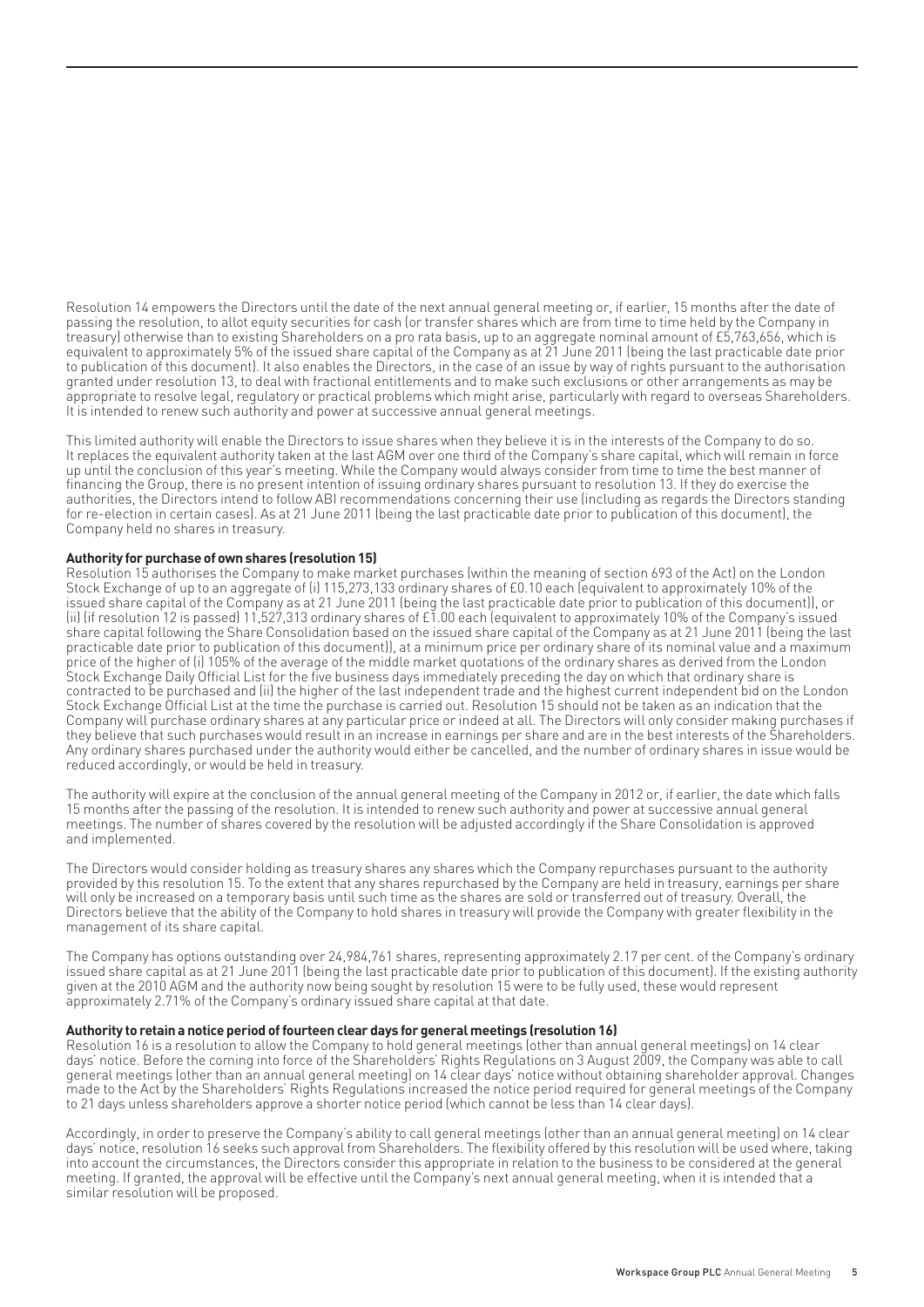#### **Electronic communications**

At the 2008 AGM, a resolution was proposed and passed enabling the Company to make documents available to Shareholders by electronic means, including making them available on a website, rather than sending hard copies. This reflected changes introduced by the Act. The Board intends in the future to supply all Shareholders with shareholder documents by making them available on the Company's website except where a Shareholder has specifically requested that we continue to provide him or her with hard copies. Shareholders will be informed by email whenever a shareholder document is made available on the website.

#### **Action to be taken**

You will find enclosed a form of proxy for use at the AGM, to be held at Chester House, Kennington Park, 1-3 Brixton Road, London SW9 6DE at 11.00 a.m. on Thursday, 28 July 2011.

Whether or not you intend to be present at the AGM you are requested to complete the form of proxy and return it to the Company's registrars, Computershare Investor Services PLC, The Pavilions, Bridgwater Road, Bristol BS99 6ZY. Members may also register the appointment of a proxy electronically by accessing the website www.eproxyappointment.com, which is operated by Computershare Investor Services PLC. In either case, the proxy appointment must be received by Computershare Investor Services PLC by no later than 48 hours before the time of the AGM.

Alternatively, CREST members who wish to appoint a proxy or proxies through the CREST electronic proxy appointment service may do so by using the procedures described in the CREST Manual. CREST messages must be received by the issuer's agent not later than 48 hours before the time appointed for holding the meeting. Completion and return of a form of proxy will not preclude Shareholders from attending and voting at the AGM should they choose to do so.

You will also find enclosed a form which explains the different ways in which you can choose to receive shareholder communications in future and sets out what you need to do in relation to each option. Please note that if you wish to continue to receive communications in hard copy you must return the form to the Company's registrars, Computershare Investor Services PLC, The Pavilions, Bridgwater Road, Bristol BS99 6ZY, by no later than 26 July 2011. If you do not return the form by this date, you will be treated as having agreed to the Company supplying you with shareholder documents by means of the Company's website.

#### **Recommendation**

Your Board considers that the resolutions to be proposed at the AGM are in the best interests of the Company and the Shareholders as a whole, and the Board unanimously recommends that you vote in favour of the proposed resolutions, as the Directors intend to do in respect of their own beneficial shareholdings.

Yours sincerely

lowy Hel

**AJ Hales CBE** Chairman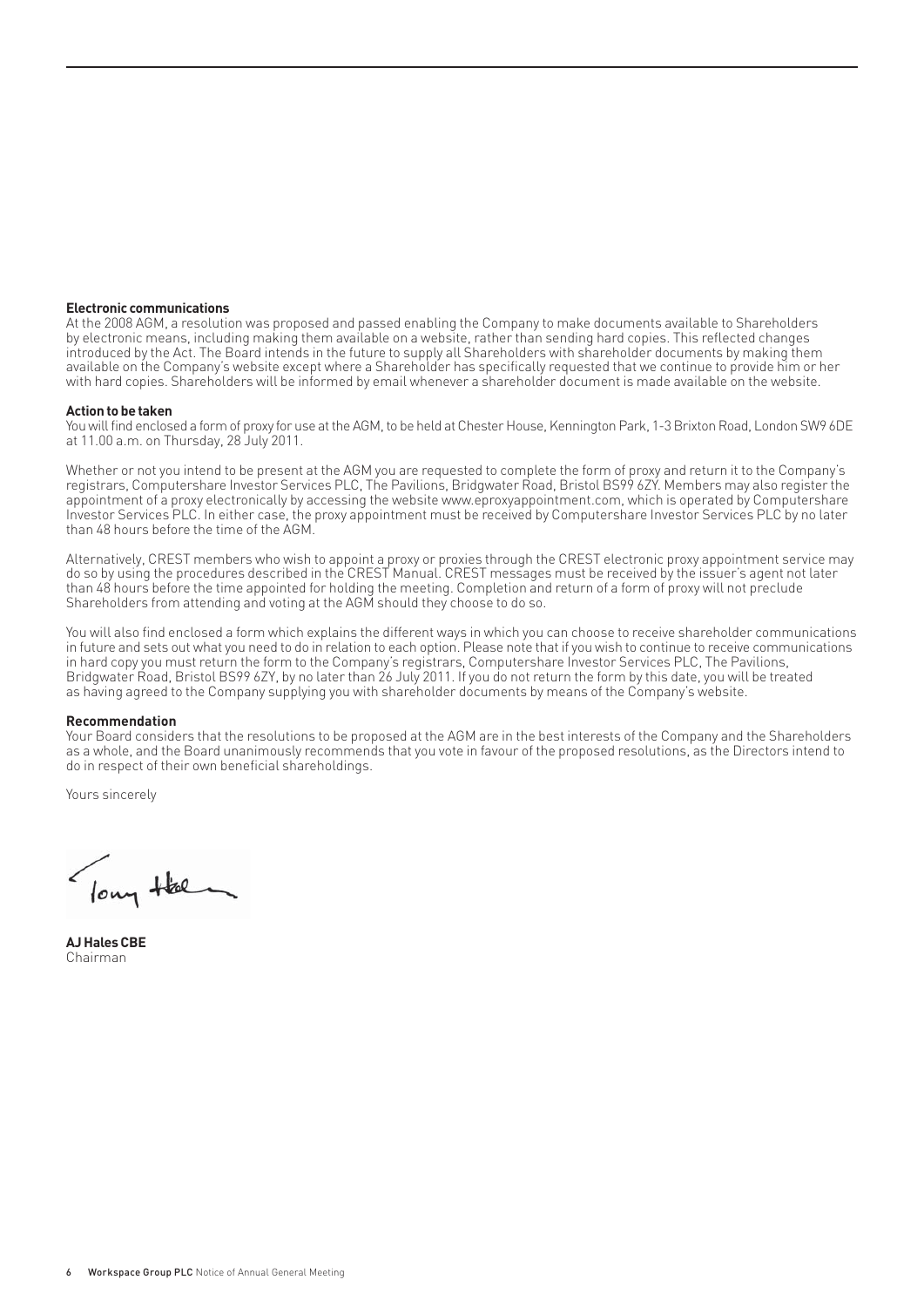# Workspace Group PLC

(Incorporated and registered in England and Wales under number 2041612)

# **NOTICE OF ANNUAL GENERAL MEETING**

NOTICE IS HEREBY GIVEN that the twenty-fifth Annual General Meeting of the Company will be held at Chester House, Kennington Park, 1-3 Brixton Road, London SW9 6DE at 11.00 a.m. on Thursday, 28 July 2011 to consider and, if thought fit, to pass the following resolutions, of which numbers 1 to 13 will be proposed as ordinary resolutions and numbers 14 to 16 as special resolutions:

- To receive and adopt the Company's annual report and accounts for the financial year ended 31 March 2011 and the reports **of the directors and the auditors thereon.**
- 2 To declare a final dividend of 0.55 pence per ordinary share in respect of the financial year ended 31 March 2011.
- **3 To re elect as a director Mr Platt who retires by rotation and, being eligible, offers himself for re-election.**
- **4 To re elect as a director Mr Clemett who retires by rotation and, being eligible, offers himself for re-election.**
- **5 To re elect as a director Mr Cragg who retires by rotation and, being eligible, offers himself for re-election.**
- **6 To re elect as a director Mr Bywater who retires by rotation and, being eligible, offers himself for re-election.**
- **7 To re elect as a director Mr Hopkins who retires by rotation and, being eligible, offers himself for re-election.**
- **8 To elect as a director Mr Kitchen who has been appointed as a director of the Company since the last Annual General Meeting of the Company.**
- To consider and, if thought fit, approve the report on directors' remuneration contained within the Annual Report and Accounts for the financial year ended 31 March 2011.
- **10 To re-appoint PricewaterhouseCoopers LLP as auditors of the Company for the year ending 31 March 2012.**
- **11 To authorise the directors to determine the remuneration of the auditors.**

### 12 To consider and, if thought fit, to pass the following resolution as an ordinary resolution, namely:

### **THAT**

subject to and conditional upon the admission of the new ordinary shares of £1.00 each (the **New Ordinary Shares**) to the Official List of the United Kingdom Listing Authority and to trading on the London Stock Exchange's main market for listed securities becoming effective, each of the existing ordinary shares of £0.10 each (the Existing Ordinary Shares) which at 5.00 p.m. on 5 August 2011 (or such later date as the directors of the Company may determine and communicate to Shareholders via an appropriate announcement to a Regulatory Information Service) are shown in the books of the Company to be in issue or held in treasury shall be consolidated into New Ordinary Shares on the basis of 10 Existing Ordinary Shares being consolidated into one New Ordinary Share, each New Ordinary Share having the same rights as the Existing Ordinary Shares, provided that:

- (a) where such consolidation results in any member being entitled to a fraction of a New Ordinary Share, such fraction shall, so far as possible, be aggregated with the fractions of a New Ordinary Share to which other member of the Company may be entitled;
- (b) the directors of the Company be and are hereby authorised to sell (or appoint any other person to sell) to any person, on behalf of the relevant members, all the New Ordinary Shares representing such fractions at the best price reasonably obtainable, and to distribute the proceeds of sale (net of expenses) in due proportion among the relevant members entitled thereto (save that any fraction of one penny which would otherwise be payable shall be rounded up or down in accordance with the usual practice of the registrar of the Company, and save that the Company may retain the net proceeds of such New Ordinary Shares representing such fractions where the individual amount of net proceeds to which any member is entitled is less than three pounds (£3.00)); and
- (c) any director of the Company (or any person appointed by the directors of the Company) shall be and is hereby authorised to execute an instrument of transfer in respect of such New Ordinary Shares on behalf of the relevant members and to do all acts and things the directors consider necessary or expedient to effect the transfer of such shares to, or in accordance with the directions of, any buyer of any such shares.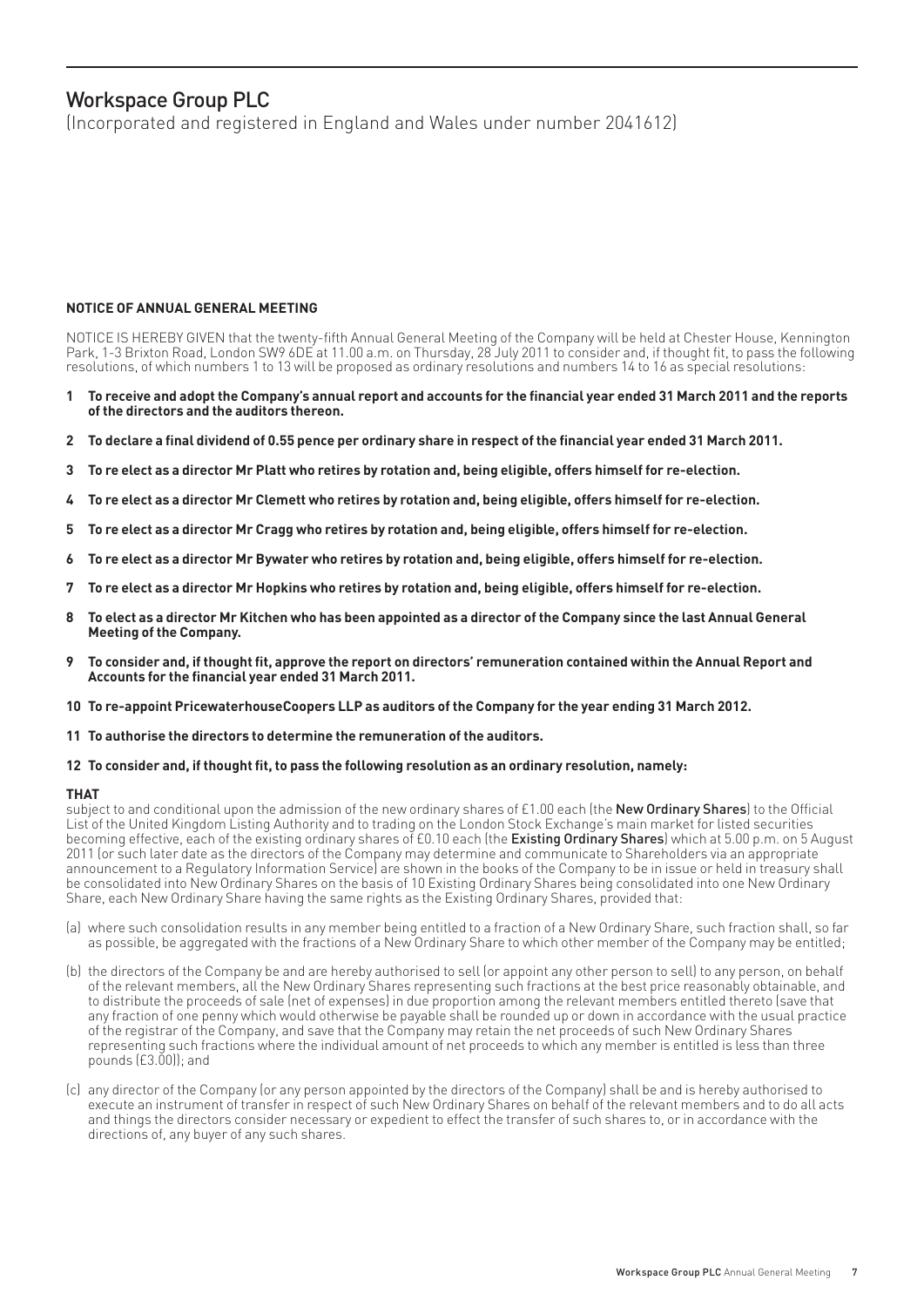# 13 To consider and, if thought fit, to pass the following resolution as an ordinary resolution, namely:

# **THAT:**

- (a) the directors be and they are hereby generally and unconditionally authorised, in accordance with section 551 of the Companies Act 2006 (the Act), to exercise all the powers of the Company to allot or grant equity securities (as defined in section 560(1) of the Act) in the Company:
	- (i) up to an aggregate nominal amount of £38,424,377 (such amount to be reduced by the nominal amount previously allotted or granted under paragraph (a)(ii) below in excess of such sum); and
	- (ii) up to a nominal amount of £76,848,755 (such amount to be reduced by any allotments or grants previously made under paragraph (a)(i) above) in connection with an offer by way of a rights issue:
	- (A) to ordinary shareholders in proportion (as nearly as may be practicable) to their existing holdings; and
	- (B) to holders of other equity securities as required by the rights of those securities or as the Board otherwise considers necessary,

and so that the Board may, in either case, impose any limits or restrictions and make any arrangements which it considers necessary or expedient to deal with treasury shares, fractional entitlements, record dates or with legal, regulatory or practical problems in, or under the laws of, or the requirements of any regulatory body or any stock exchange in, any territory or otherwise howsoever, during the period commencing on the date of the passing of this resolution and expiring at the conclusion of the next annual general meeting of the Company or, if earlier, 15 months after the date of the passing of this resolution, but so that this authority shall allow the Company to make offers or agreements before the expiry of this authority which would or might require equity securities (as defined in section 560(1) of the Act) to be allotted after such expiry and notwithstanding such expiry the directors may allot such equity securities in pursuance of such offers or agreements;

- (b) all authorities previously conferred under section 551 of the Act be and they are hereby revoked, provided that such revocation shall not have retrospective effect; and
- (c) words and expressions defined in or for the purposes of Part 17 of the Act shall bear the same meanings in this resolution.

# 14 To consider and, if thought fit, to pass the following resolution as a special resolution, namely:

### **THAT:**

(a) the directors be and they are hereby empowered pursuant to section 570 of the Companies Act 2006 (the Act):

- (i) subject to the passing of the resolution numbered 13 set out in the notice of this meeting, to allot equity securities pursuant to the authority given in accordance with section 551 of the Act by the said resolution numbered 13; and
- (ii) to transfer shares which are held by the Company in treasury,

as if section 561(1) of the Act did not apply to any such allotment or transfer, provided that this power shall be limited to the allotment or transfer of equity securities:

- (A) in connection with or the subject of an offer or invitation, open for acceptance or application for a period fixed by the directors, to holders of ordinary shares in the Company and to holders of such other equity securities of the Company as the directors may determine in proportion (as nearly as may be) to their respective holdings on a record date fixed by the directors or (where applicable) in accordance with the rights for the time being attached to such equity securities subject to such exclusions or other arrangements as the directors may deem necessary or expedient to deal with treasury shares, fractional entitlements, record dates or with legal, regulatory or practical problems in or under the laws of, or the requirements of any regulatory body or any stock exchange in, any territory or otherwise howsoever;
- (B) in connection with the terms of any share option scheme for the time being operated by the Company (and any shares acquired or held by the Company in treasury may be transferred in satisfaction of the exercise of options under such scheme); and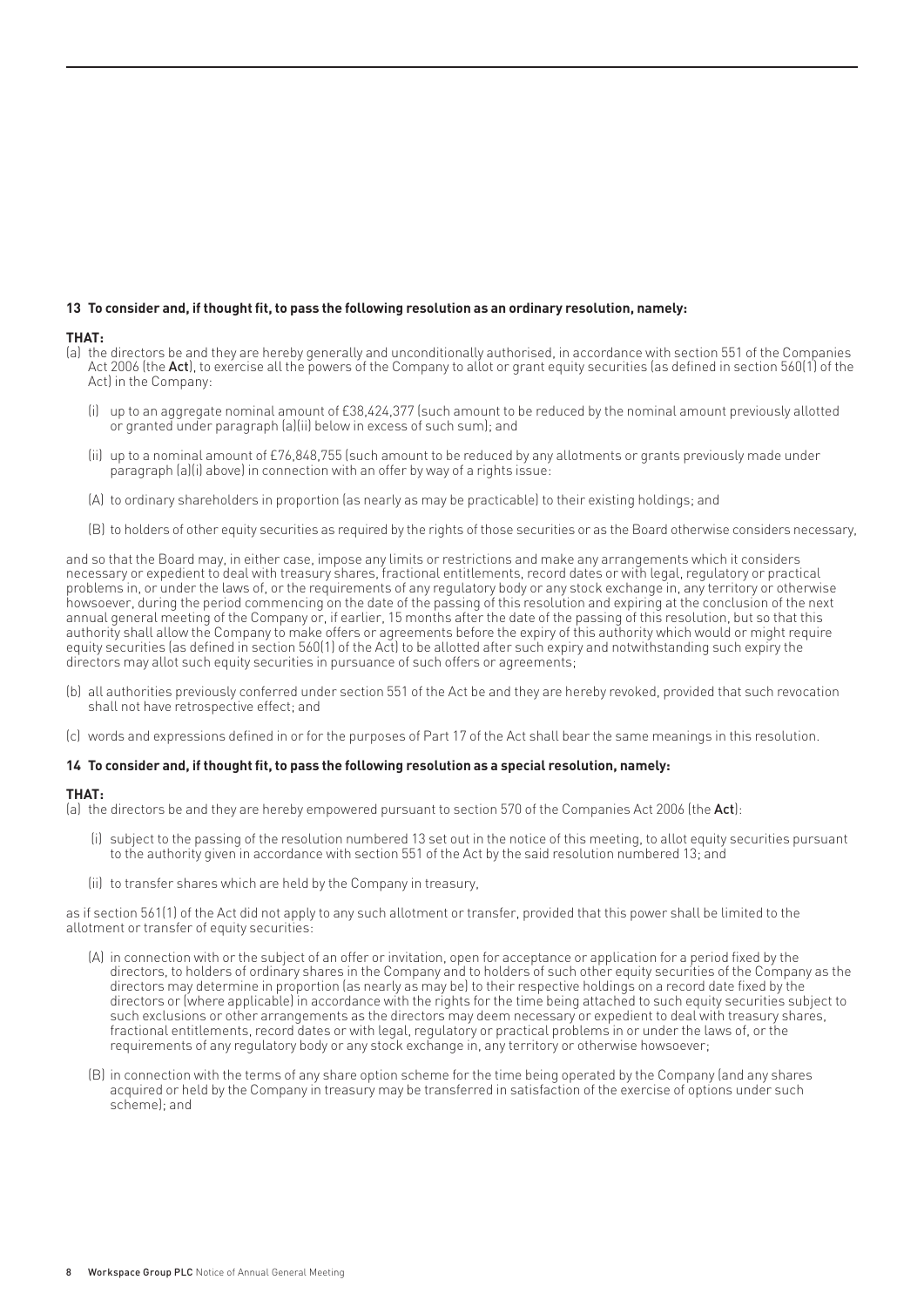(C) otherwise than pursuant to sub-paragraphs (A) or (B) up to an aggregate nominal amount of £5,763,656,

and shall expire at the conclusion of the next annual general meeting of the Company or, if earlier, 15 months after the date of the passing of this resolution, except that the Company may, before such expiry, make offers or agreements which would or might require equity securities to be allotted or transferred after such expiry and notwithstanding such expiry the directors may allot or transfer equity securities in pursuance of such offers or agreements;

- (b) all powers previously conferred under section 570 of the Act be and they are hereby revoked, provided that such revocation shall not have retrospective effect; and
- (c) words and expressions defined in or for the purposes of Part 17 of the Act shall bear the same meanings in this resolution.

#### 15 To consider and, if thought fit, to pass the following resolution as a special resolution, namely:

# **THAT**

the Company be and is hereby generally and unconditionally authorised, pursuant to and in accordance with section 701 of the Companies Act 2006 (the **Act)**, to make market purchases (within the meaning of section 693(4) of the Act) of ordinary shares in the capital of the Company (ordinary shares) on such terms and in such manner as the directors may from time to time determine, provided that:

- (a) the maximum number of ordinary shares hereby authorised to be purchased shall be (i) 115,273,133 ordinary shares of £0.10 each; or (ii) (if resolution 12 is passed) 11,527,313 ordinary shares of £1.00 each, as applicable;
- (b) the minimum price which may be paid for an ordinary share is the nominal value of such ordinary share;
- (c) the maximum price which may be paid for an ordinary share is the highest of:
	- (i) an amount equal to 105% of the average of the middle market quotations for an ordinary share (as derived from the London Stock Exchange Daily Official List) for the five business days immediately preceding the date on which the ordinary share is contracted to be purchased; and
	- (ii) the higher of the last independent trade and the highest current independent bid on the London Stock Exchange Official List at the time the purchase is carried out;
- (d) the minimum and maximum prices per ordinary share referred to in sub-paragraphs (b) and (c) of this resolution are in each case exclusive of any expenses payable by the Company;
- (e) the authority hereby conferred shall expire at the conclusion of the next annual general meeting of the Company or, if earlier, 15 months after the date of the passing of this resolution, unless such authority is varied, revoked or renewed prior to such time by the Company in general meeting by special resolution; and
- (f) the Company may make a contract to purchase ordinary shares under the authority hereby conferred prior to the expiry of such authority which will or may be completed wholly or partly after the expiration of such authority.

#### 16 To consider and, if thought fit, to pass the following resolution as a special resolution, namely:

# **THAT**

a general meeting other than an annual general meeting may be called on not less than 14 clear days' notice.

By order of the Board

# **Carmelina Carfora**

Company Secretary Dated: 24 June 2011

# **Registered Office:**

Magenta House 85 Whitechapel Road London E1 1DU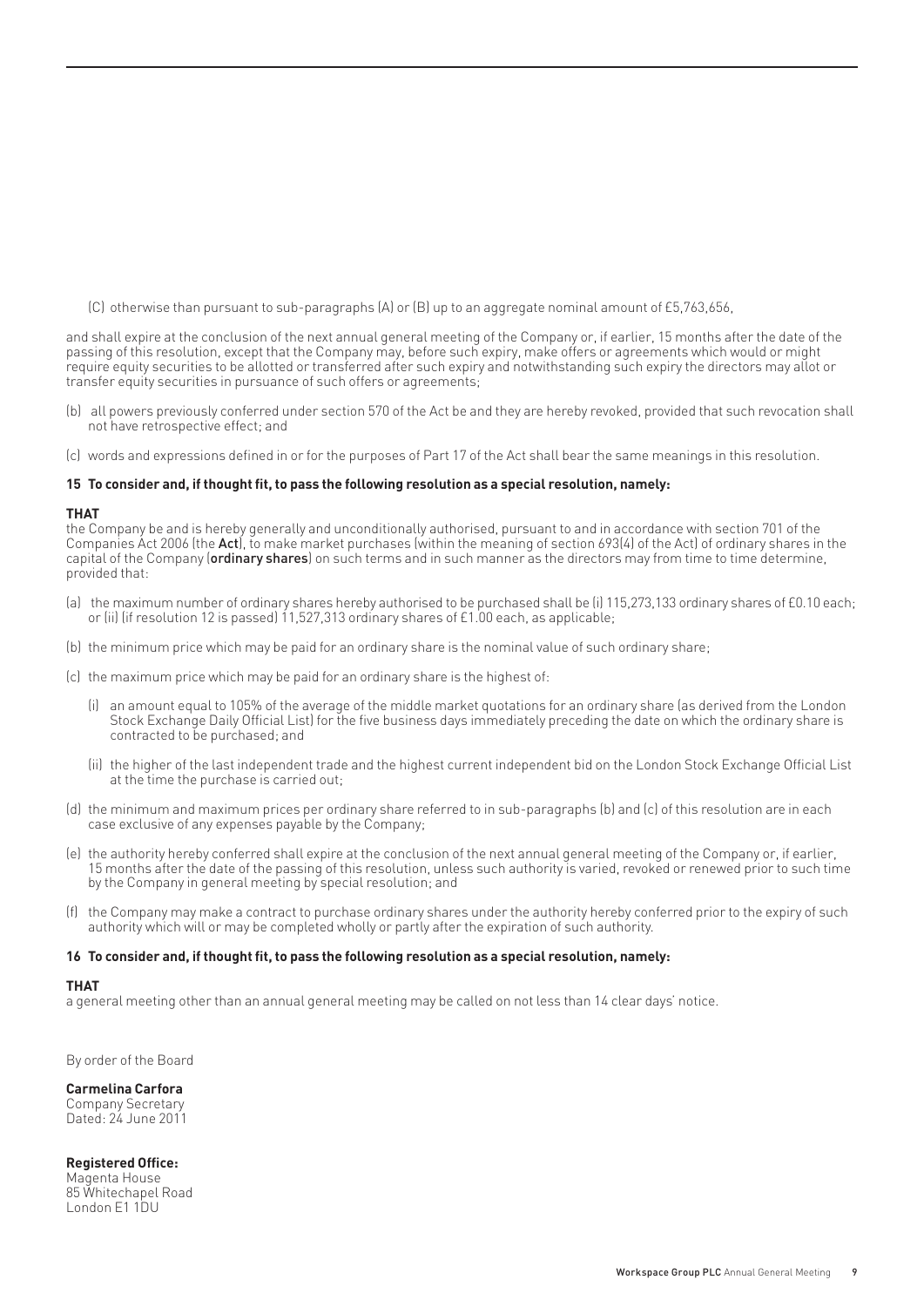# **NOTES**

- 1 Pursuant to Regulation 41 of the Uncertificated Securities Regulations 2001, only those shareholders entered in the register of members of the Company at the close of business on the day which is two days before the day of the meeting (or, in the event of any adjournment, on the day which is two days before the day of the adjourned meeting) shall be entitled to attend and vote at the meeting in respect of the shares registered in their name at that time. Changes to entries on the register of members after that time shall be disregarded in determining the rights of any person to attend or vote at the meeting.
- 2 A member is entitled to appoint one or more proxies to exercise all or any of the member's rights to attend, speak and vote at the meeting. A proxy need not be a member of the Company. If a member appoints more than one proxy to attend the meeting, each proxy must be appointed to exercise the rights attached to a different share or shares held by the member. A form of proxy accompanies this notice. Completion and return of such proxy will not preclude a member from attending and voting in person.
- 3 To be valid, a form of proxy for use at the meeting and the power of attorney or authority (if any) under which it is signed, or a copy of such authority notarially certified must be signed and lodged with the Company's registrars, Computershare Investor Services PLC, The Pavilions, Bridgwater Road, Bristol BS99 6ZY, no later than 48 hours before the time fixed for the meeting or the adjourned meeting.
- 4 The right to appoint a proxy does not apply to persons whose shares are held on their behalf by another person and who have been nominated to receive communications from the Company in accordance with section 146 of the Companies Act 2006 (nominated persons). Nominated persons may have a right under an agreement with the registered Shareholder who holds the shares on their behalf to be appointed (or to have someone else appointed) as a proxy. Alternatively, if nominated persons do not have such a right, or do not wish to exercise it, they may have a right under such an agreement to give instructions to the person holding the shares as to the exercise of voting rights.
- 5 CREST members who wish to appoint a proxy or proxies through the CREST electronic proxy appointment service may do so by using the procedures described in the CREST Manual. CREST Personal Members or other CREST sponsored members, and those CREST members who have appointed a service provider(s), should refer to their CREST sponsor or voting service provider(s), who will be able to take the appropriate action on their behalf.
- 6 In order for a proxy appointment or instruction made using the CREST service to be valid, the appropriate CREST message (a "CREST Proxy Instruction") must be properly authenticated in accordance with Euroclear UK & Ireland Limited's specifi cations, and must contain the information required for such instruction, as described in the CREST Manual (available via www.euroclear. com/CREST). To appoint one or more proxies or to give an instruction to a proxy (whether previously appointed or otherwise) via the CREST system, CREST messages must be received by the issuer's agent (ID number 3RA50) not later than 48 hours before the time appointed for holding the meeting. For this purpose, the time receipt will be taken to be the time (as determined by the timestamp generated by the CREST system) from which the issuer's agent is able to retrieve the message. After this time any change of instructions to proxies appointed through CREST should be communicated to the appointee through other means. The Company may treat as invalid a proxy appointment sent by CREST in the circumstances set out in regulation 35(5)(a) of the Uncertificated Securities Regulations 2001.
- 7 CREST members and, where applicable, their CREST sponsors, or voting service providers should note that Euroclear UK & Ireland Limited does not make available special procedures in CREST for any particular message. Normal system timings and limitations will, therefore, apply in relation to the input of CREST Proxy Instructions. It is the responsibility of the CREST member concerned to take (or, if the CREST member is a CREST personal member, or sponsored member, or has appointed a voting service provider, to procure that his CREST sponsor or voting service provider(s) take(s)) such action as shall be necessary to ensure that a message is transmitted by means of the CREST system by any particular time. In this connection, CREST members and, where applicable, their CREST sponsors or voting system providers are referred, in particular, to those sections of the CREST Manual concerning practical limitations of the CREST system and timings.
- 8 Alternatively, members may register the appointment of a proxy for the meeting electronically, by accessing the website www.eproxyappointment.com, using the Control Number, PIN and Shareholder Reference Number set out on their proxy card, where full details of the procedure are given. This website is operated by Computershare Investor Services PLC. The proxy appointment and any power of attorney or other authority under which the proxy appointment is made must be received by Computershare Investor Services PLC not less than 48 hours before the time for holding the meeting or adjourned meeting or (in the case of a poll taken otherwise than at or on the same day as the meeting or adjourned meeting) for the taking of the poll at which it is to be used. The use of the internet service in connection with the AGM is governed by Computershare Investor Services PLC's conditions of use set out on the website, www.eproxyappointment.com and may be read by logging on to that site.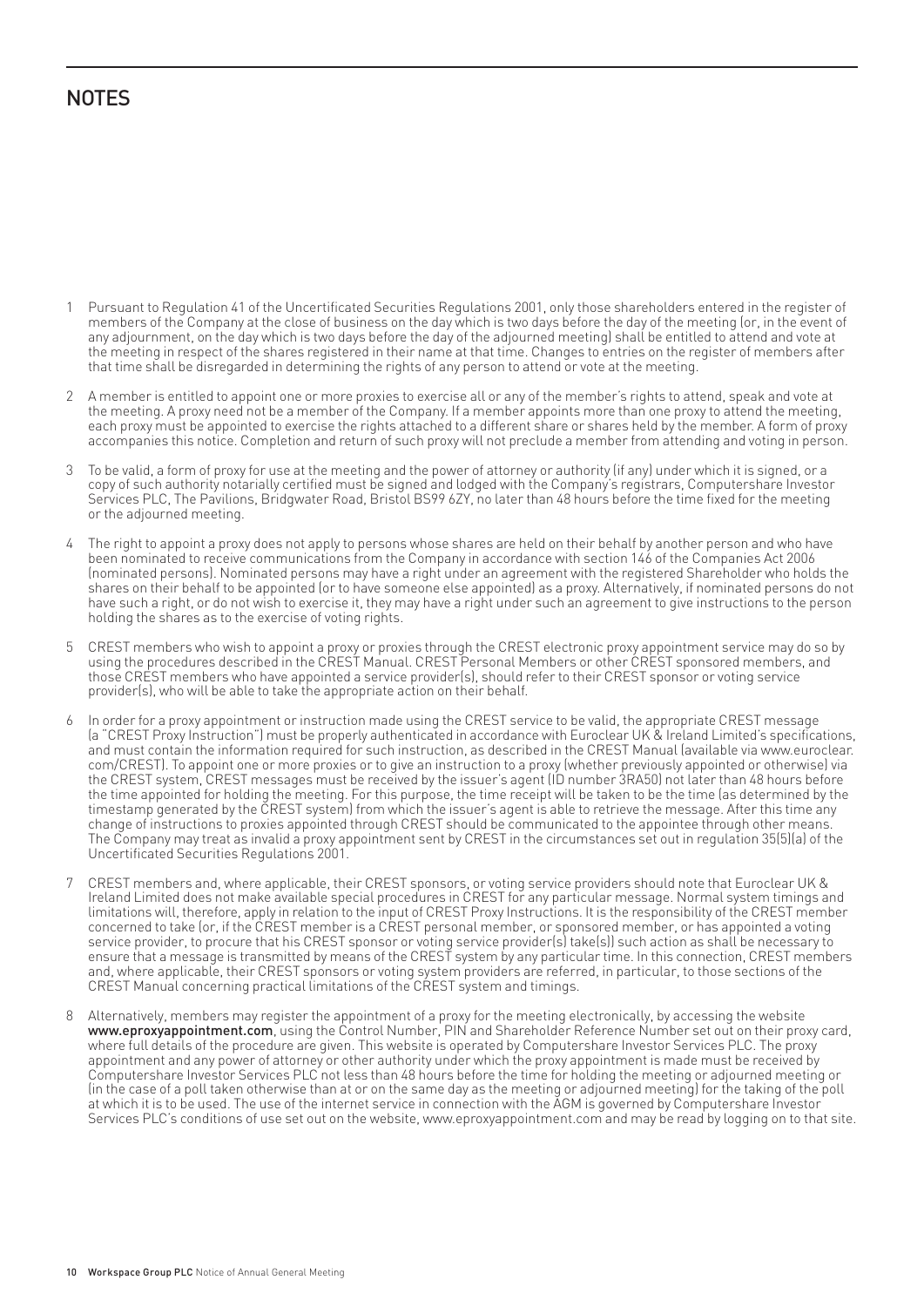- 9 Any corporation which is a member can appoint one or more corporate representatives who may exercise on its behalf all of its powers as a member provided that, if it is appointing more than one corporate representative, it does not do so in relation to the same shares. It is therefore no longer necessary to nominate a designated corporate representative.
- 10 As at 21 June 2011, the latest practicable date prior to publication of this document, the Company had 1,152,731,338 ordinary shares in issue with a total of 1,152,731,338 voting rights.
- 11 The executive directors' service contracts and non-executive directors' letters of appointment are available for inspection at the Company's registered office and will be available for inspection during normal business hours on any week day (Saturday and Sunday excluded) at the place of the meeting from 15 minutes prior to the commencement of the meeting until the conclusion thereof.
- 12 Under section 527 of the Companies Act 2006, members meeting the threshold requirements set out in that section have the right to require the Company to publish on a website a statement setting out any matter relating to:
	- (a) the audit of the Company's accounts (including the auditor's report and the conduct of the audit) that are to be laid before the meeting; or
	- (b) any circumstance connected with an auditor of the Company ceasing to hold office since the previous meeting at which annual accounts and reports were laid in accordance with section 437 of the Companies Act 2006.

The Company may not require the members requesting any such website publication to pay its expenses in complying with sections 527 or 528 of the Companies Act 2006. Where the Company is required to place a statement on a website under section 527 of the Companies Act 2006, it must forward the statement to the Company's auditor not later than the time when it makes the statement available on the website. The business which may be dealt with at the meeting includes any statement that the Company has been required under section 527 of the Companies Act 2006 to publish on a website.

- 13 Any member attending the meeting has the right to ask questions. The Company must cause to be answered any question relating to the business being dealt with at the meeting put by a member attending the meeting. However, members should note that no answer need be given in the following circumstances:
	- (a) if to do so would interfere unduly with the preparation of the meeting or would involve a disclosure of confidential information;
	- (b) if the answer has already been given on a website in the form of an answer to a question; or
	- (c) if it is undesirable in the interests in the Company or the good order of the meeting that the question be answered.
- 14 This notice, together with information about the total numbers of shares in the Company in respect of which members are entitled to exercise voting rights at the meeting as at 21 June 2011, being the last practicable date prior to the printing of this notice and, if applicable, any members' statements, members' resolutions or members' matters of business received by the Company after the date of this notice, will be available on the Company's website **www.workspacegroup.co.uk**.
- 15 Any electronic address provided either in this notice or in any related documents (including the form of proxy) may not be used to communicate with the Company for any purposes other than those expressly stated.